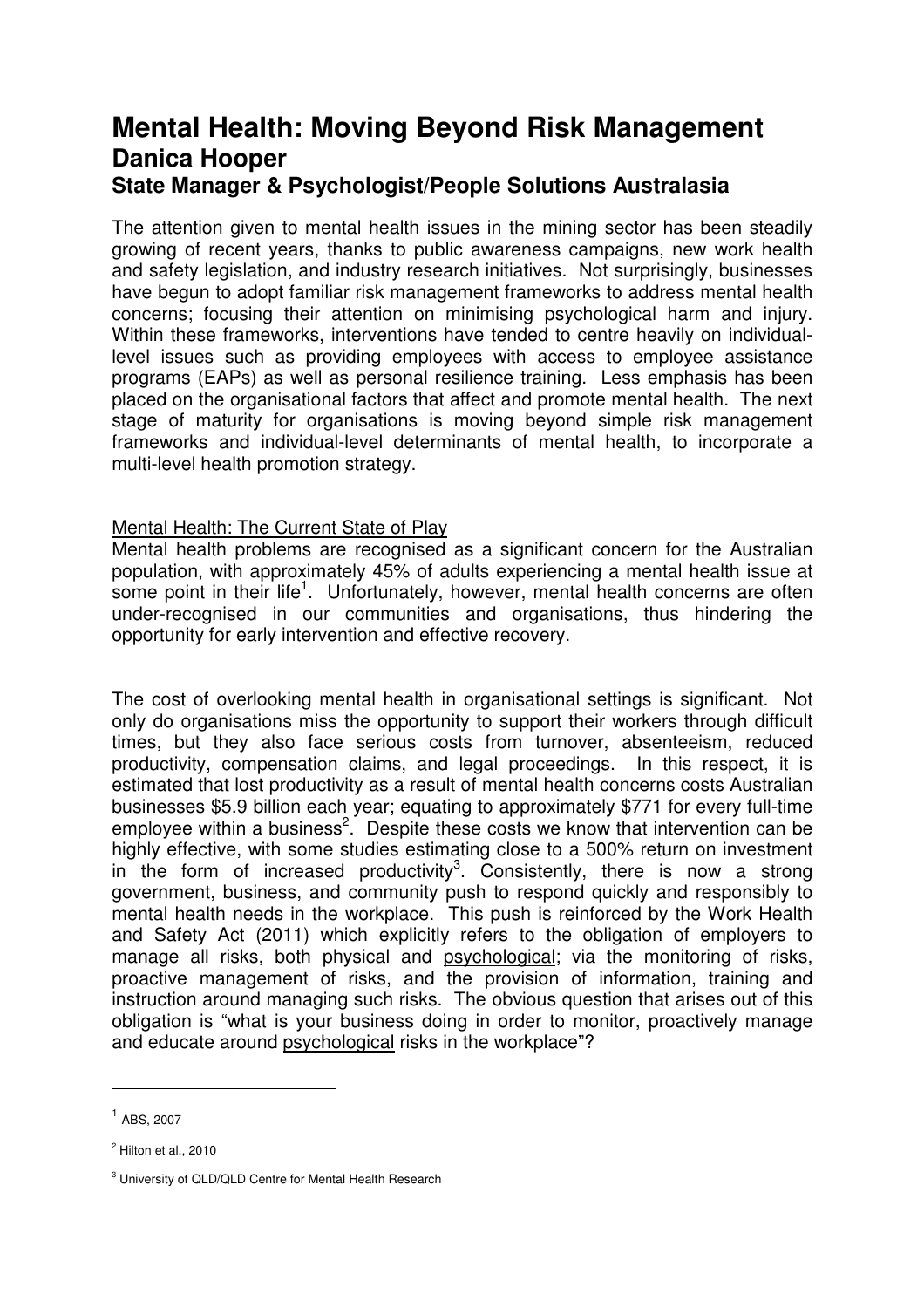#### Managing Psychological Risks

Applying a multi-level risk management framework is an important aspect of managing psychological risk in the workplace (see Figure 1 below). This familiar framework involves firstly identifying and assessing the psychological risks to workers, which can be achieved through a combination of initiatives such as reviewing generic and industry based research, and local diagnostic initiatives (e.g., employee surveys, focus groups, exit interviews, EAP statistics, and other forms of HR metrics). Relevant controls are then identified, implemented, reviewed and monitored.





Whilst this risk management framework is a well utilised tool in any HSE professional's kit, its widespread application to psychological hazards is relatively new. Furthermore, there is anecdotal evidence to suggest that many organisations are focusing their attention on implementing controls at the individual-level rather than thinking more broadly and systemically about the factors that contribute to mental health concerns for workers. Individual-level initiatives, for example, focus on educating individuals in order to enhance their personal levels of resilience and to minimise their own future mental health concerns; or alternatively providing individual counselling and support to individuals currently experiencing mental health problems (i.e., EAP). Whilst individual-level controls form an important component of any mental health strategy, an overemphasis on these initiatives erroneously implies that mental health outcomes are essentially the result of an individual's make-up and not meaningfully contributed to via environmental and organisational factors. Such an implication can not only be dangerous from a stigma perspective, but it also limits an organisation's ability to take preventative action through a variety of organisationallevel initiatives.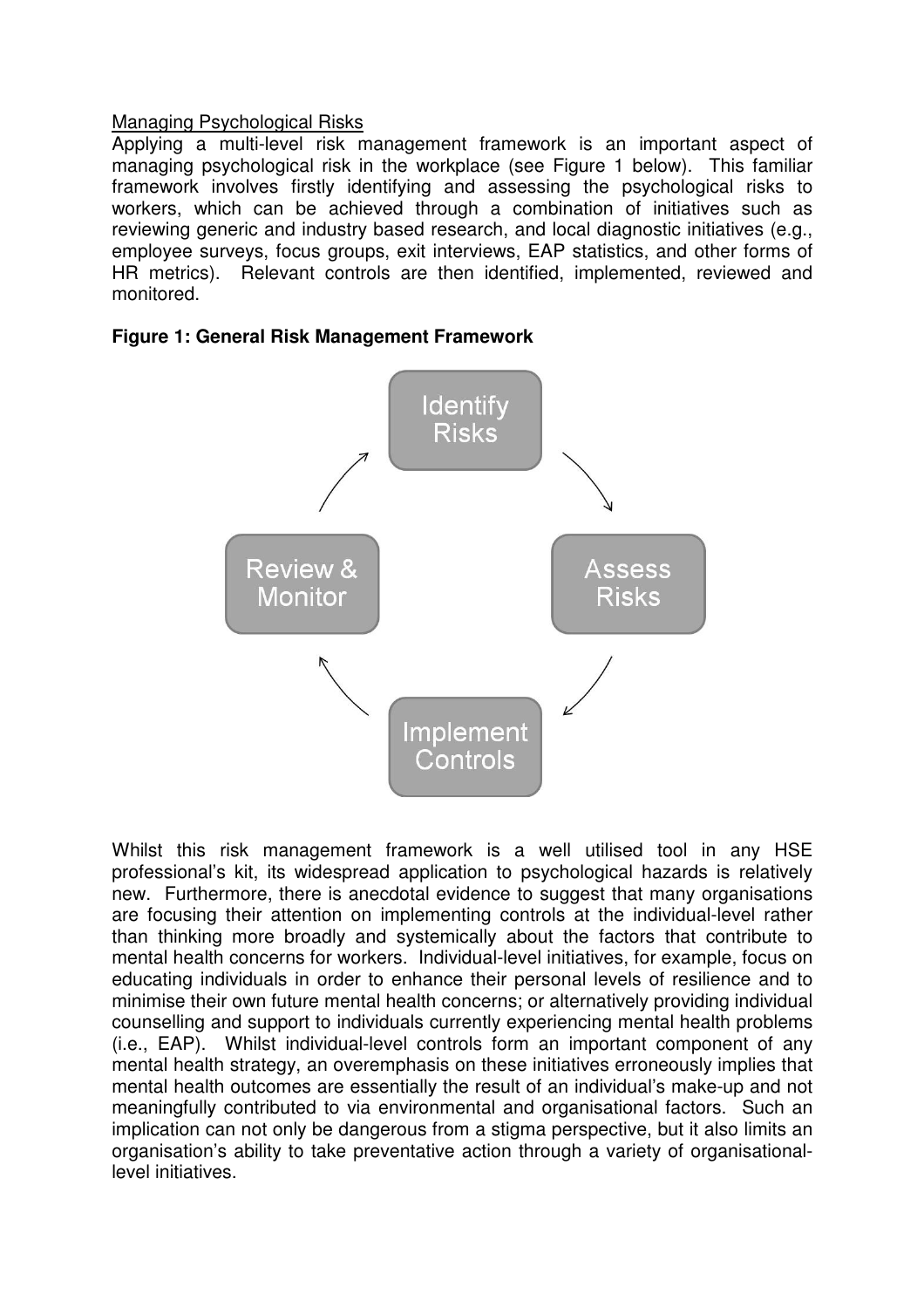What we know from the existing body of research is that there are a number of organisational and psychosocial risks that are common across most workplaces, and which contribute significantly to the psychological health outcomes of workers. These risks include high demands, low control, low role clarity, poorly managed change, poorly managed relationships, low levels of support, low recognition and reward, perceived organisational injustice, and poor person-job fit. By integrating initiatives targeted at these factors along with the individual-level controls, organisations are better placed to offer a holistic mental health strategy for their workforce (see Figure 2 for an overview of intervention levels and Table 1 for example initiatives at each intervention level).

### **Figure 2: Intervention Levels**